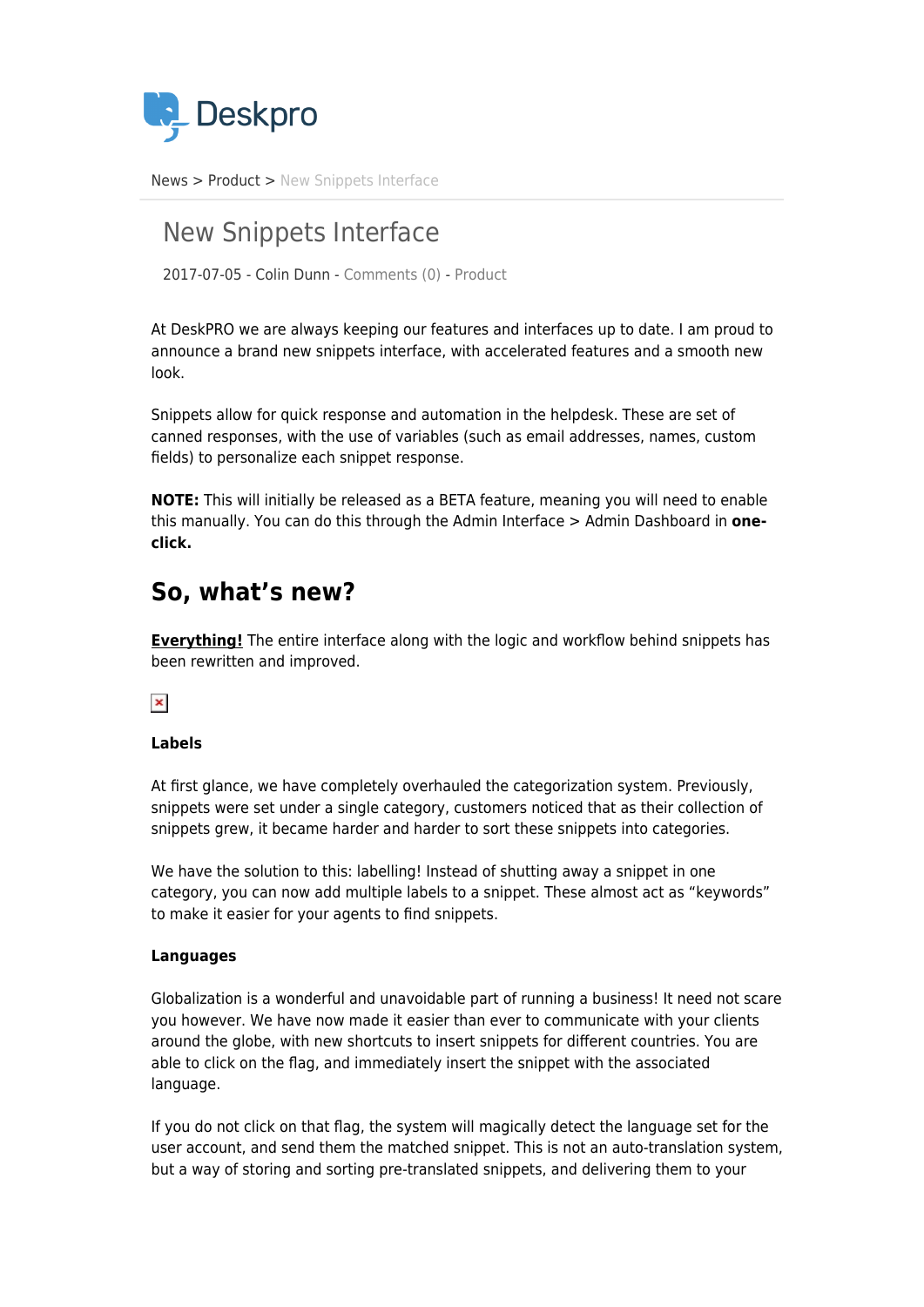clients

#### **Improved sorting and searching**

Our clients were coming to us with impressive collections of snippets in the thousands, but with no easy way to search through them. In this update, we have included two layers of searching.

The searchbar at the top will search through everything, great if you know which snippet you are looking for, however when things get a bit messy, you can narrow down your searching by sorting through labels. What may start a mess of a thousand canned responses, is now a sleek interface to access all your pre-written content.

# **Snippets in action!**

Open up the snippets interface, search and send a response in **seconds**. You can slide the interface open with the keyboard shortcut **alt+s** - start searching for your snippet straight away. If there are more than one result, use just the arrow keys to scroll up and down.

 $\pmb{\times}$ 

Once you have found your snippet, hit enter to send this out. This speeds up the process dramatically, with the new interface fully integrated with the helpdesk. Have a full length, language matched response out to your client in seconds.

## **Accelerated permissions and management**

When managing hundreds to thousands of snippets, we knew adding labels and search functions was not enough. We needed to add permissions and visibility!

When you create a snippet now, there are new options to manage the permissions. You can assign this to **selected departments**, you can select ownership between **agent teams**, and select whether the snippet is for use **chat or tickets**.

 $\pmb{\times}$ 

This allows full complete control over who can see a snippet, where it can be used, and which departments they can be applied to. Suddenly a collection of a thousand plus prewritten responses does not look so daunting!

# **Attachments in snippets**

Snippets are great for speeding things up, but you often need to get attachments or images out to a customer. Anything from an educational powerpoint presentation, to a set of PDF documents HR needs to send out again and again.

We saw customers making good use of the snippets, but their agents being slowed down having to then re-attach the same documents time and time again. No longer is this an issue, you can upload attachments **directly** into a snippet. Removing the need for any